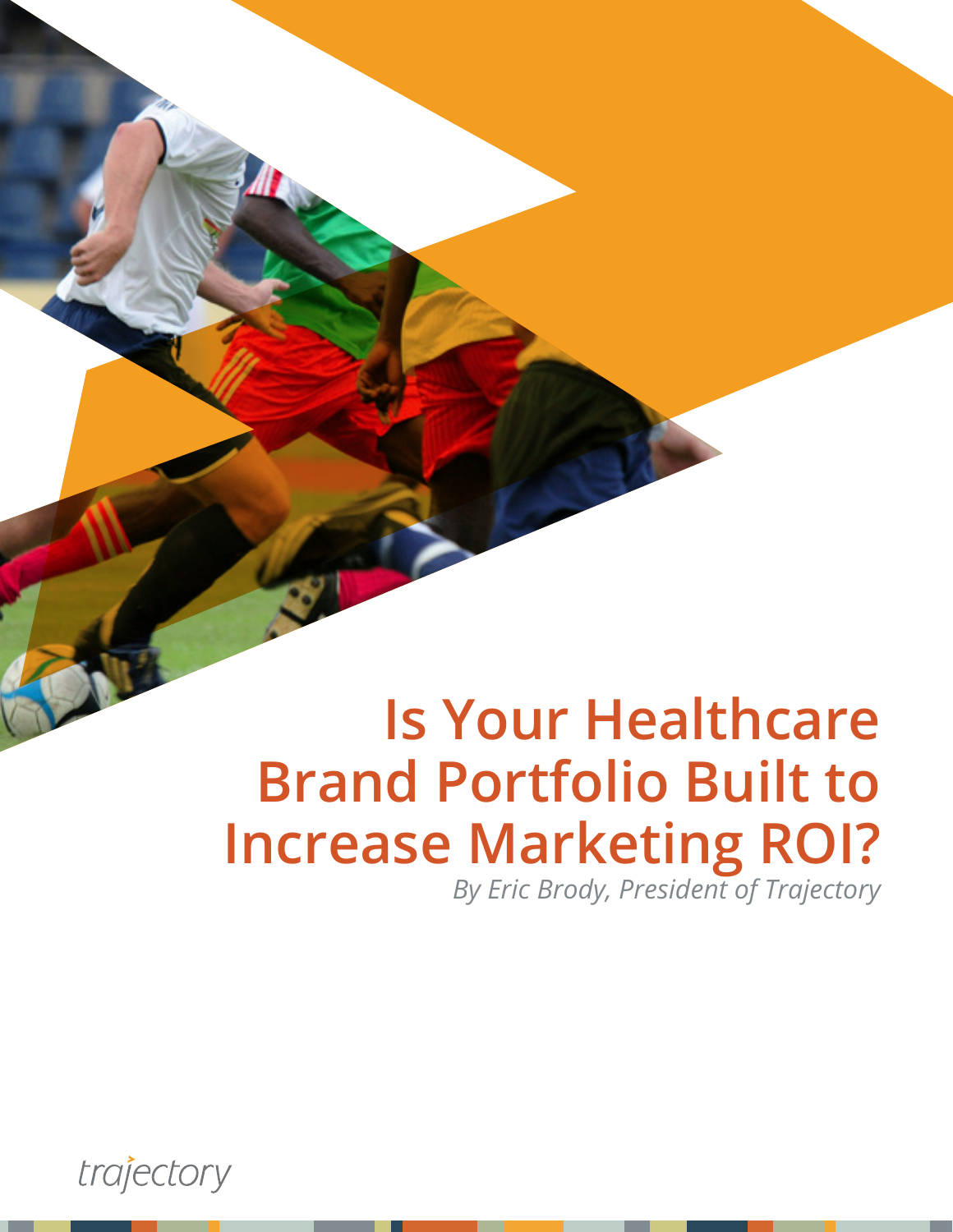# **Question**

When was the last time you stepped back to consider whether you're managing your marketing investments in ways that drive the greatest ROI? In light of ObamaCare and the resulting deterioration of hospital finances, healthcare systems and hospitals must find efficiencies wherever they can — including their marketing budgets — and that time is now. And it starts with evaluating the health and well-being of your healthcare portfolio.

## **Thinking About Your Healthcare Brand Portfolio**

Your healthcare brand portfolio consists of all of the programs and services that your organization offers to its different internal and external audiences. It comprises all of the names and logos that fall underneath your organization;

reflects how you organize, manage and market all of your offerings; and together creates an expectation of what it's like to do business with you. It's the bridge that ties your customers to your business.

AS IS USUALLY THE CASE, SIMPLE TENDS TO BE **SMARTFR** 

At Trajectory, our premise is that all else being equal, the fewer portfolio brands that you have to support and that your audiences have to navigate — the better off, in both tangible and intangible ways, you both will be. As is usually the case, simpler tends to be smarter.

#### *A well-designed brand portfolio that supports growth across service lines and market segments:*

- helps consumers to easily shop and choose among their desired offerings (e.g., Marriott, Courtyard by Marriott, SpringHill Suites by Marriott)
- demonstrates a clear and consistent brand hierarchy across the family of brands (e.g., driver brands, co-brands, endorsing brands)
- includes brands that complement and are compatible with one another (e.g., Apple iPod, iPhone, iPad, iTunes)
- allows consumers to delineate between offerings through consistent naming conventions (e.g., FedEx Express, FedEx Ground, FedEx Freight)

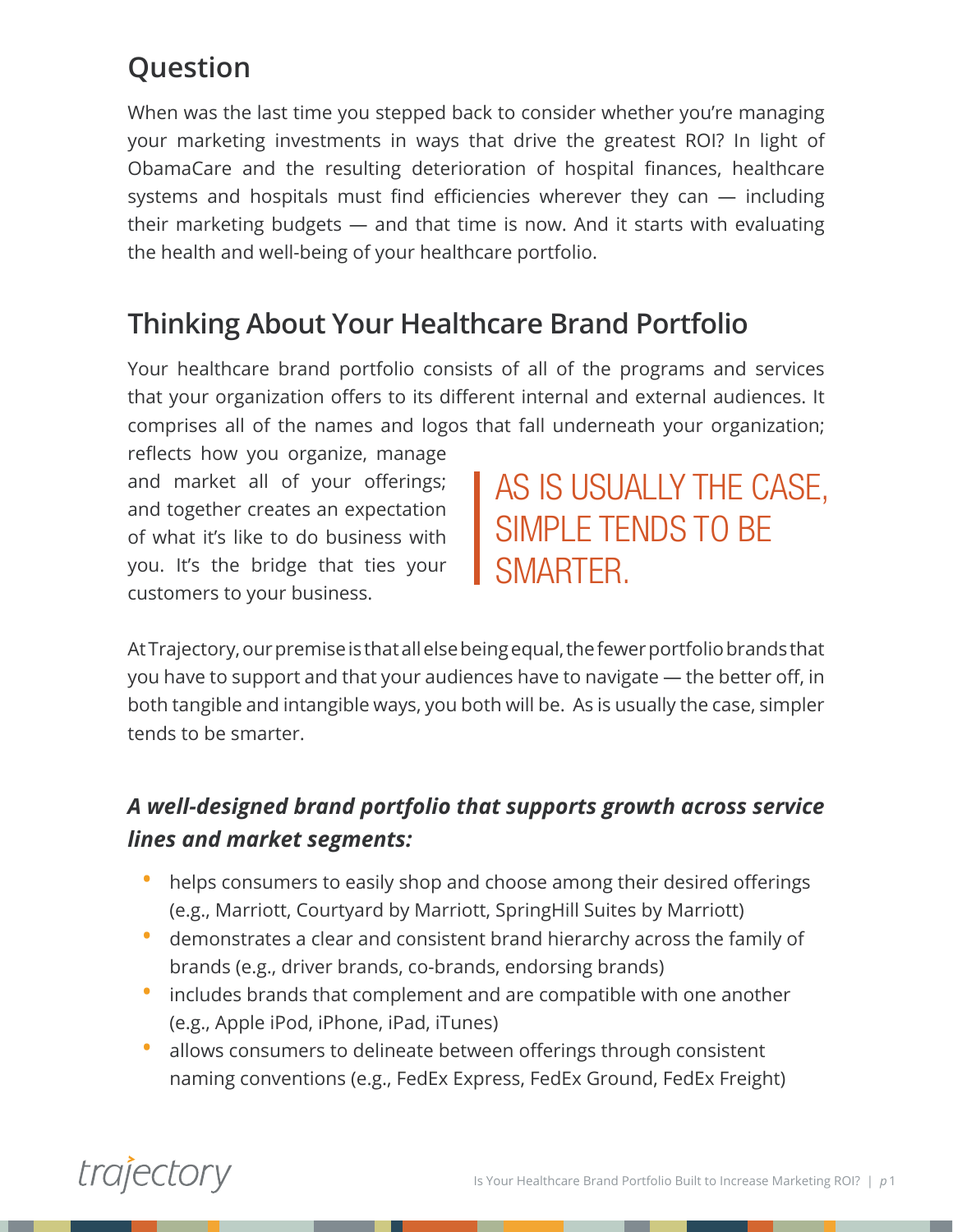- increases share of purchases by addressing key yet distinct market segments (e.g., Gap's portfolio, which consists of Old Navy, Gap, Banana Republic, Piperlime, Athleta)
- facilitates extending into new services and profitable growth areas (e.g., Gillette, Dove, Mayo Clinic)
- contains branded differentiators to defend against commoditization (e.g., Westin's Heavenly Bed)
- and ultimately optimizes your marketing spend

Think of your brand portfolio as a finely tuned soccer team and the playing field as your market. When the team is really jelling, where everyone is moving together and holding their positions, you're operating in perfect harmony. It's truly a beautiful game that you're poised to win. But when your cohesiveness and coordination starts to break down, when you're overlapping more than you should, you're headed for trouble. You expose open spaces, fans become anxious, and you allow competitors to easily penetrate your defenses.

## **Common Portfolio Management Pitfalls**

Given the nature of our branding work across healthcare systems, hospitals and specialty physician groups portfolio management is always an important agenda item. NOT ALL BRANDS ARE **CREATED** EQUAL. NOT ALL ARE BUSINESS-WORTHY, LET ALONE BRAND/LOGO-WORTHY.

And more often than not, our initial client conversations go something like this:

*We know we have way too many brands and logos in our portfolio. Certainly, there are more than we can support. Many have been handed down to us. Others are created when someone just decides that we should introduce a new service or their area warrants the recognition. And yet, others are the result of new partnerships that need to be featured. In the end, our portfolio just continues to grow — with not enough purpose, strategy or support resources behind it.*

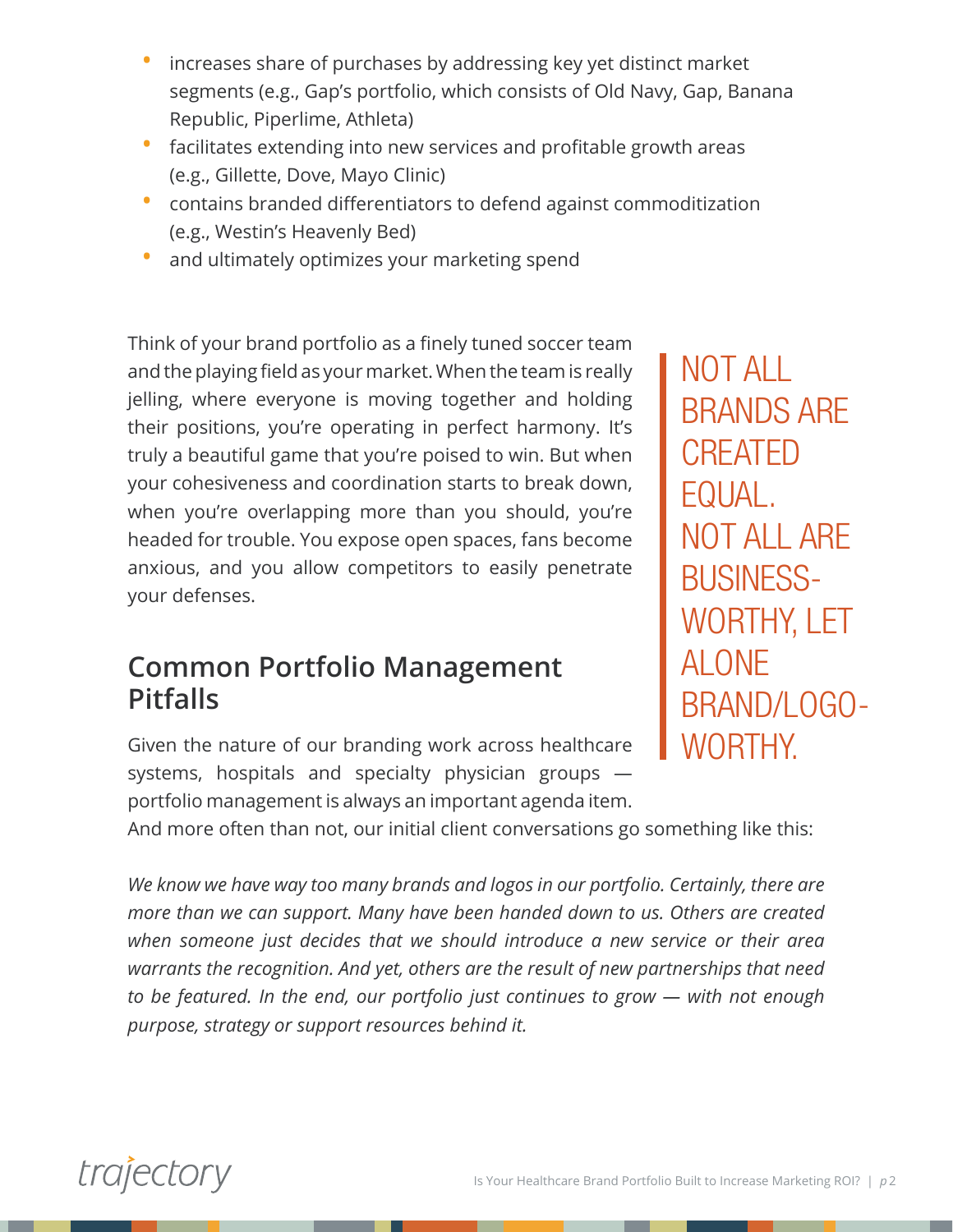The truth is, not all brands (whether programs, services or practices areas) are created equal. Not all are business-worthy, let alone "brand/logo–worthy." Particularly in this economic environment, **energy and resources must be focused on supporting those brands that best align with vision and business strategy, build strategic and financial value back to the organization, and meet customer/stakeholder current and future needs.**

#### *Top portfolio management pitfalls:*

- letting internal opinions and personal judgments drive brand portfolio decisions
- not linking portfolio decisions to strategic business goals and core objectives
- not understanding how brand linkages affect equity of other brands in the portfolio
- not appreciating the roles of different brands in the portfolio to help prioritize marketing investments
- not really addressing how people "shop and buy" your services
- not having one team ultimately responsible and accountable for brand practices and guidelines

## **Evaluating Your Portfolio**

How do you determine if you're spending as efficiently and strategically as possible behind your brands? And how do you know if your portfolio is "optimized" based on having the right mix of brands to support your business strategy?

We use a tool that we call "The 7 Portfolio P's." Presented in summary fashion here, they'll provide a good starting point for evaluating your brand portfolio.

*Purpose.* Do each of your brands reflect your organization's vision, business goals and strategies?

*Perspective.* What story is the brand portfolio telling from a customer perspective?